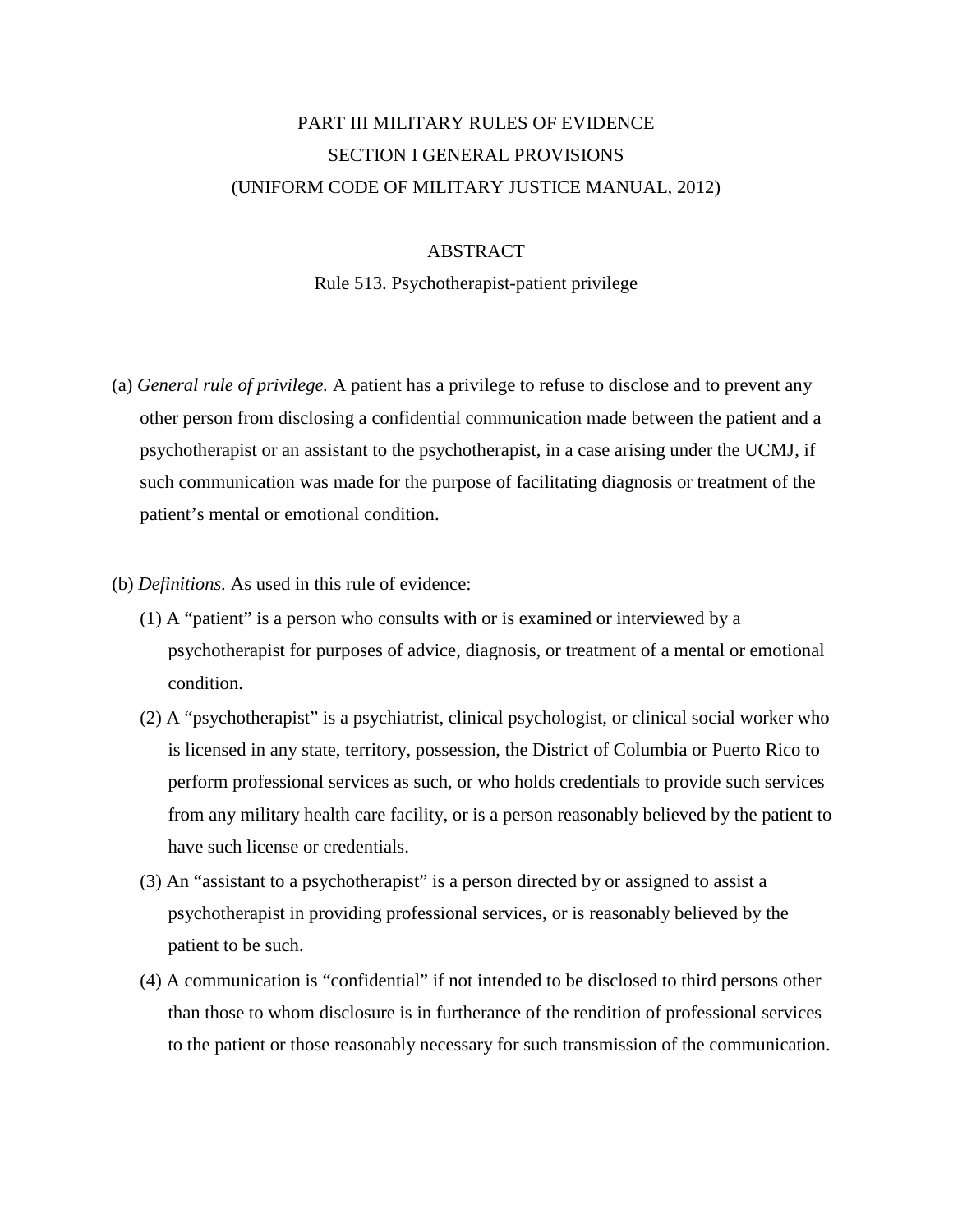- (5) "Evidence of a patient's records or communications" is testimony of a psychotherapist, or assistant to the same, or patient records that pertain to communications by a patient to a psychotherapist, or assistant to the same for the purposes of diagnosis or treatment of the patient's mental or emotional condition.
- (c) *Who may claim the privilege.* The privilege may be claimed by the patient or the guardian or conservator of the patient. A person who may claim the privilege may authorize trial counsel or defense counsel to claim the privilege on his or her behalf. The psychotherapist or assistant to the psychotherapist who received the communication may claim the privilege on behalf of the patient. The authority of such a psychotherapist, assistant, guardian, or conservator to so assert the privilege is presumed in the absence of evidence to the contrary.
- (d) *Exceptions.* There is no privilege under this rule:
	- (1) when the patient is dead;
	- (2) when the communication is evidence of child abuse or of neglect, or in a proceeding in which one spouse is charged with a crime against a child of either spouse;
	- (3) when federal law, state law, or service regulation imposes a duty to report information contained in a communication;
	- (4) when a psychotherapist or assistant to a psychotherapist believes that a patient's mental or emotional condition makes the patient a danger to any person, including the patient;
	- (5) if the communication clearly contemplated the future commission of a fraud or crime or if the services of the psychotherapist are sought or obtained to enable or aid anyone to commit or plan to commit what the patient knew or reasonably should have known to be a crime or fraud;
	- (6) when necessary to ensure the safety and security of military personnel, military dependents, military property, classified information, or the accomplishment of a military mission;
	- (7) when an accused offers statements or other evidence concerning his mental condition in defense, extenuation, or mitigation, under circumstances not covered by R.C.M. 706 or Mil. R. Evid. 302. In such situations, the military judge may, upon motion, order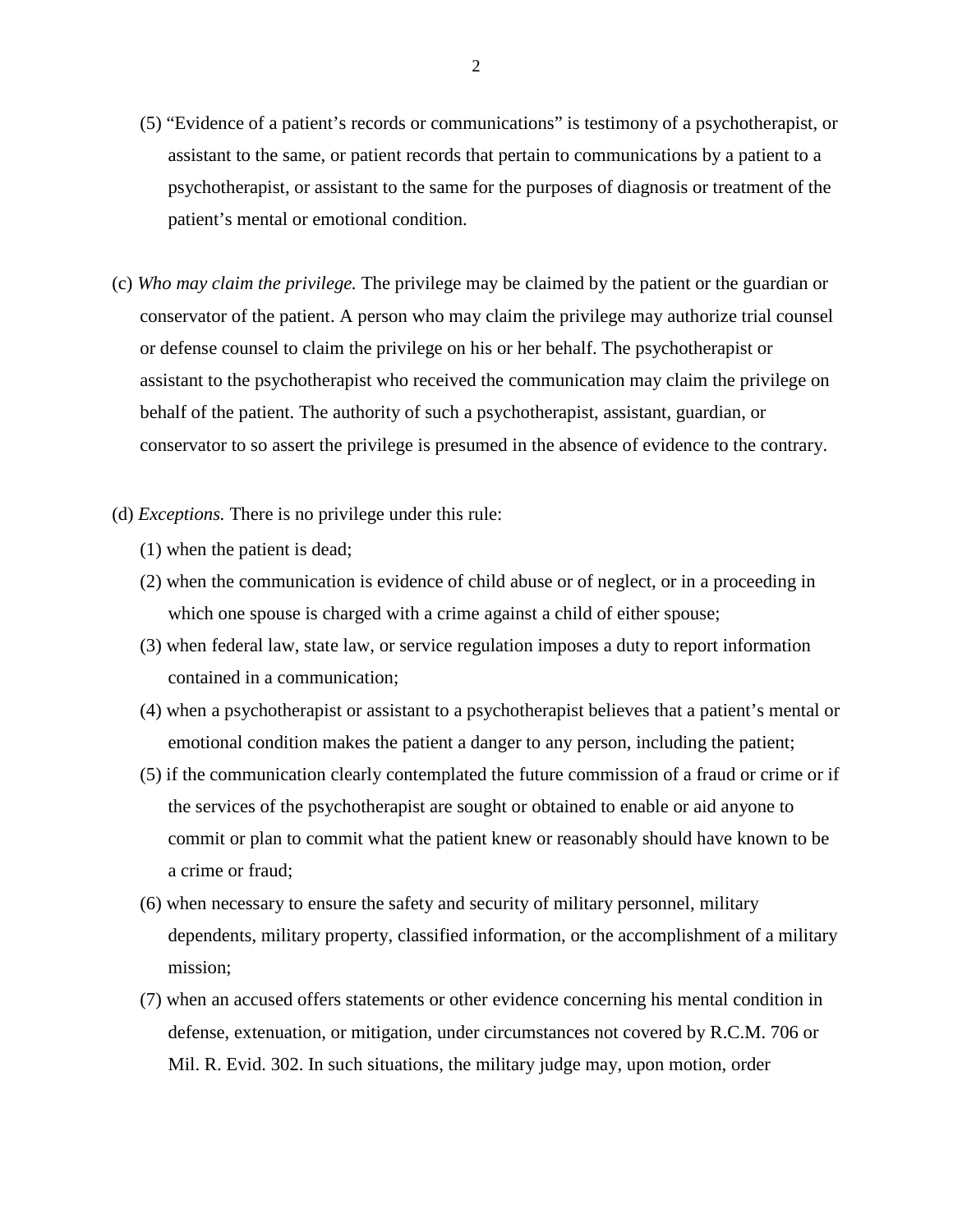disclosure of any statement made by the accused to a psychotherapist as may be necessary in the interests of justice; or

(8) when admission or disclosure of a communication is constitutionally required.

## (e) *Procedure to determine admissibility of patient records or communications.*

- (1) In any case in which the production or admission of records or communications of a patient other than the accused is a matter in dispute, a party may seek an interlocutory ruling by the military judge. In order to obtain such a ruling, the party shall:
	- (A) file a written motion at least 5 days prior to entry of pleas specifically describing the evidence and stating the purpose for which it is sought or offered, or objected to, unless the military judge, for good cause shown, requires a different time for filing or permits filing during trial; and
	- (B) serve the motion on the opposing party, the military judge and, if practical, notify the patient or the patient's guardian, conservator, or representative that the motion has been filed and that the patient has an opportunity to be heard as set forth in subparagraph (e)(2).
- (2) Before ordering the production or admission of evidence of a patient's records or communication, the military judge shall conduct a hearing. Upon the motion of counsel for either party and upon good cause shown, the military judge may order the hearing closed. At the hearing, the parties may call witnesses, including the patient, and offer other relevant evidence. The patient shall be afforded a reasonable opportunity to attend the hearing and be heard at the patient's own expense unless the patient has been otherwise subpoenaed or ordered to appear at the hearing. However, the proceedings shall not be unduly delayed for this purpose. In a case before a court-martial composed of a military judge and members, the military judge shall conduct the hearing outside the presence of the members.
- (3) The military judge shall examine the evidence or a proffer thereof in camera, if such examination is necessary to rule on the motion.
- (4) To prevent unnecessary disclosure of evidence of a patient's records or communications, the military judge may issue protective orders or may admit only portions of the evidence.